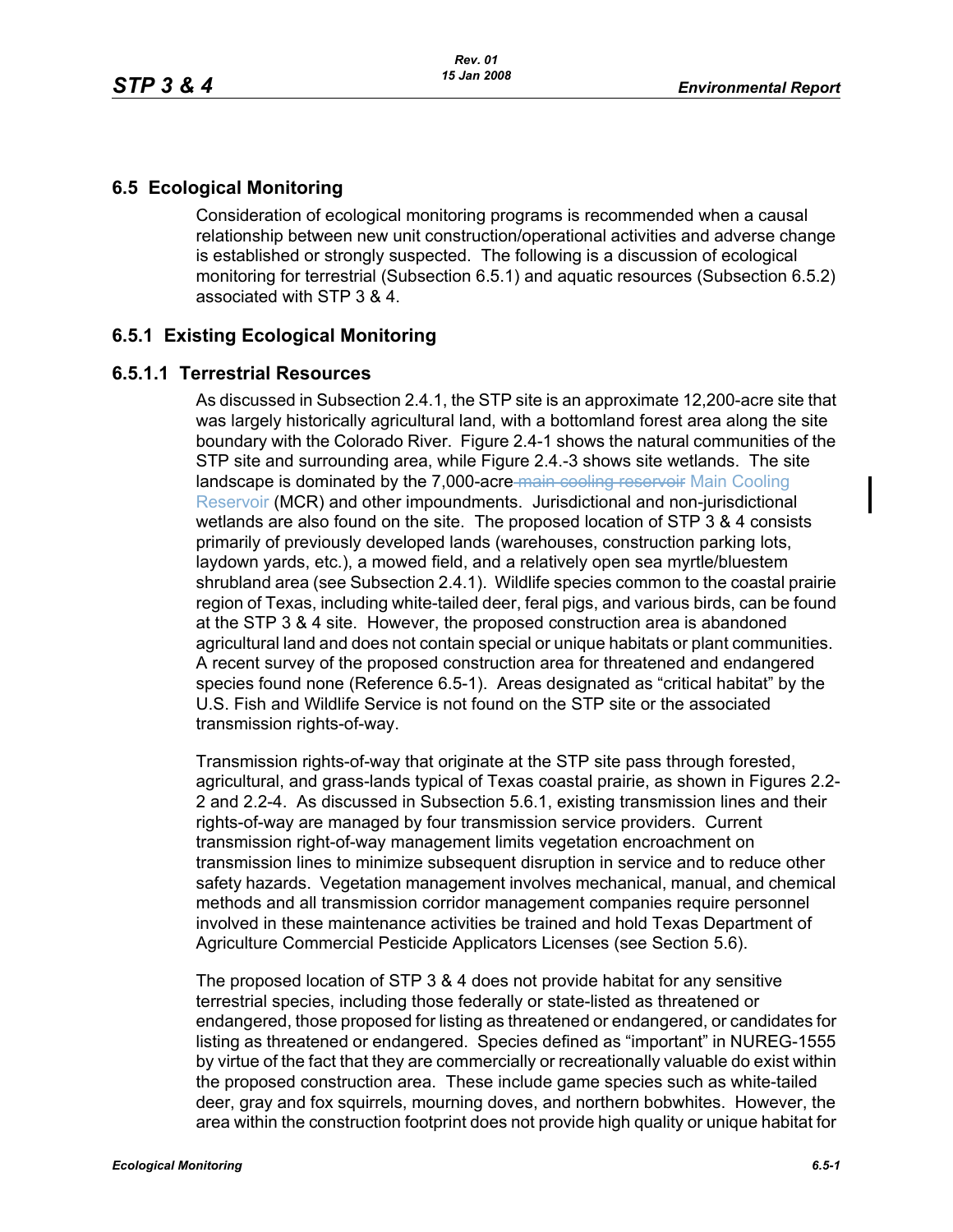these game species. Also, the proposed construction area's value as wildlife habitat is diminished by its proximity to STP 1 & 2 and associated infrastructure, with their human activity and noise.

A single non-jurisdictional wetland of 0.165-acre plus several drainage ditches are located within the construction footprint of STP 3 & 4 (Reference 6.5-1, see also Subsection 4.3.1). Other non-jurisdictional wetlands and the relocated Little Robbins Slough are near the construction footprint. No other important habitats as defined by NUREG-1555 exist within the proposed construction area.

Regulatory agencies have not required ecological monitoring of the STP site or its associated transmission rights-of-way since the period of reservoir filling (mid-1980s) and there is no ongoing monitoring.

#### **6.5.1.2 Aquatic Resources**

STPNOC is currently conducting studies of aquatic communities in the vicinity of the STP site to support the STP 3 & 4 license application to the NRC. These studies are to assess the potential environmental impact of licensing STP 3 & 4 as required by the National Environmental Policy Act. The following aquatic studies will be conducted over the 2007-2008 timeframe.

STPNOC has commissioned ENSR Corporation (Houston, Texas) to survey the fish of the MCR, shown in Figures 2.4-1 and 2.4-2. The 7,000-acre MCR will be sampled based on five fixed sampling stations (circulating water intake area, circulating water discharge area, makeup water area, central levee area, and blowdown area) and three distinct sections (or regions) of the MCR. Sampling began in spring 2007 and will be repeated quarterly (summer, fall, winter, spring) for one year.

Four diverse gear types are used to collect aquatic samples, ensuring that a range of habitats is sampled. Paired otter trawls are being used to sample five fixed and five random stations each quarter. Experimental monofilament gill nets (multiple panels, different mesh sizes) are used to sample each of the three MCR regions quarterly. A large (100-foot- long by 20-foot-long) purse seine is used to sample each region of the MCR each quarter. Standard wire minnow traps are used to sample small fish in the littoral zone of the MCR. These traps are placed adjacent to gill net sets in each region of the MCR on a quarterly basis. The study is intended to yield a list of fish species present, a measure of species richness, and an assessment of relative abundance, as indicated by catch-per-unit effort.

An impingement and entrainment study began in spring 2007 at the Circulating Water Intake Structure to assess potential seasonal impact on aquatic species from operations of the intake structure. These studies will continue to be conducted biweekly or monthly—depending on the season—for one year. Operations personnel will be assisting in the study by operating the traveling screens at frequencies selected to assess impingement on the screens.

Sampling of fish in the Colorado River will be conducted biweekly in spring and summer 2007 was conducted beginning in late summer 2007 and will continue through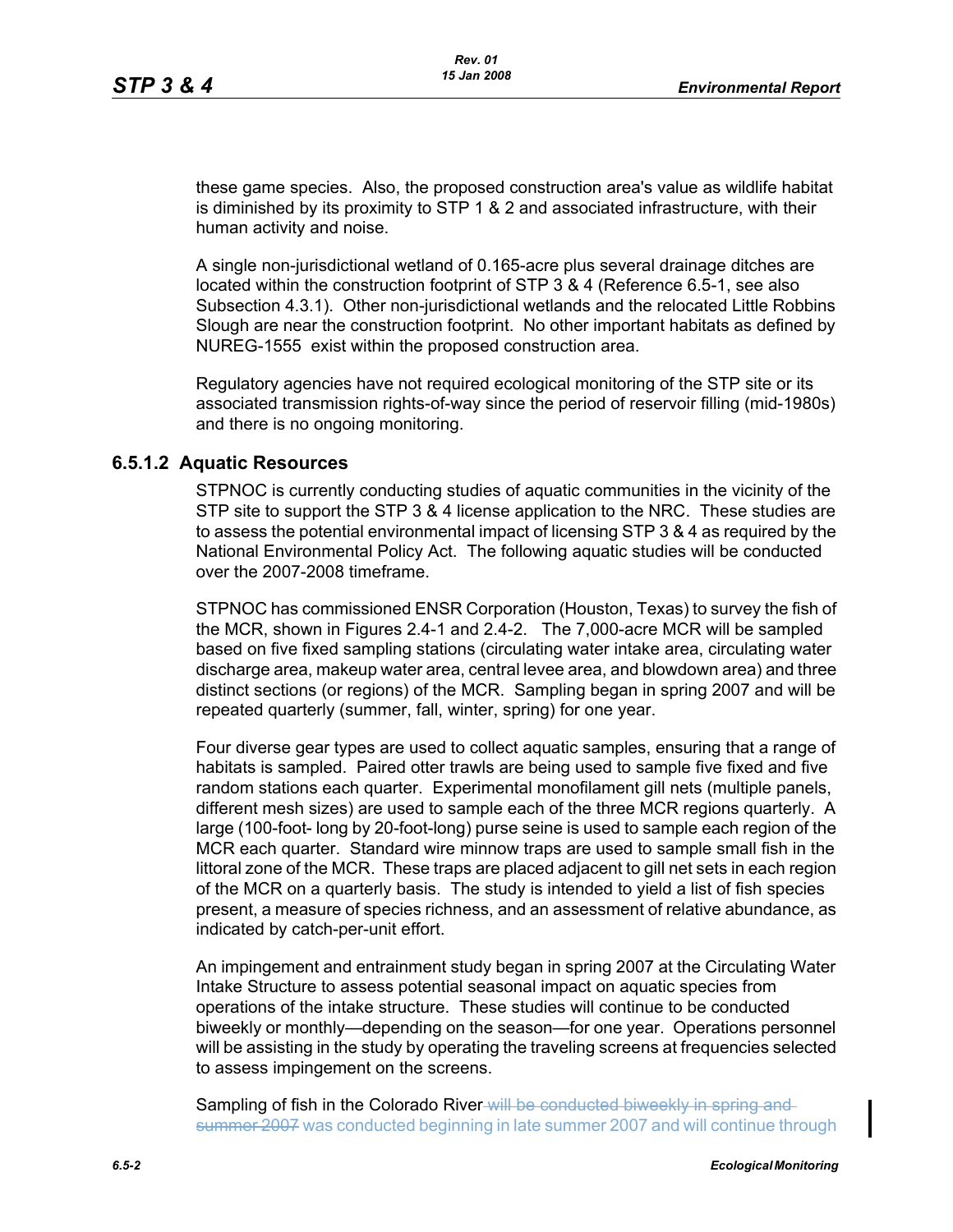П

 $\blacksquare$ 

the end of the year to assess fish populations in the lower Colorado River that may be impacted by operation of the Reservoir Makeup Pumping Facility (RMPF). This sampling is intended to supplement lower Colorado River fish surveys planned by Texas Parks and Wildlife Department's (TPWD) Coastal Division. The TPWD initially planned to begin fish sampling in late spring or early summer of 2007, but now expects to begin sampling in  $J_{\text{u}}$   $\mu$   $2007$  2008. Figure 2.4-2 shows the reach of the lower Colorado River that will be sampled by the TPWD.

## **6.5.2 Construction, Preoperational, and Operational Monitoring**

#### **6.5.2.1 Terrestrial Resources**

The STP 3 & 4 area consists primarily of previously developed lands, a mowed field, and abandoned agricultural lands that have converted to sea myrtle/bluestem shrubland. The resulting diversity of plant species in this area is relatively low. Similarly, the STP 3 & 4 area does not provide exclusive habitat for rare or important species; however, game species common to Texas coastal prairie may be minimally impacted. Therefore, construction will not reduce the local or regional diversity of plants or plant communities. The potentially impacted sea myrtle/bluestem shrubland in the construction footprint is also commonly available at other locations on the STP site as well as offsite. Thus, the potential displacement and construction-related mortality of wildlife will be small relative to regional wildlife populations. Within the construction footprint, one large drainage ditch will be relocated, and a small (<0.2 acre) non-jurisdictional wetland will be filled (see Subsection 4.3.1). Potential impacts to other wetlands in and near the STP 3 & 4 site will be minimized by best construction management practices employed by STPNOC during construction activities.

Operation of STP 3 & 4 will result in a 2-foot increase in water level in the MCR (see Subsection 4.3.1). However, this increase is not expected to negatively impact the waterbirds nesting on the internal dikes or the waterbirds that forage, drink, or rest in the reservoir.

No important species (other than previously discussed common game species) or habitats will be negatively impacted by construction or operation of STP 3 & 4. Since the plant community on the site does not comprise high quality habitat, monitoring of terrestrial plant and animal species during plant construction, preoperational, or postoperational periods is not warranted and is not proposed.

No new transmission rights-of-way outside the STP site will be constructed for STP 3 & 4, but some upgrading of conductors would be necessary. There would be small ecological impacts associated with noise/movement of construction equipment and workers involved in changing out conductors and replacement of towers by the transmission service providers. This kind of work normally involves a crew with several flatbed "conductor trucks" (carrying large cable spools) and large bucket trucks. A variety of birds, small mammals, and larger mammals (white-tailed deer) could be disturbed by this activity, but the impact of this disturbance in most circumstances would be trivial, for example animals moving away or avoiding the area for several days while crews are working. Nesting of some ground-nesting birds (e.g., Northern bobwhite, wild turkeys, meadowlark, horned lark, killdeer) could be disrupted if these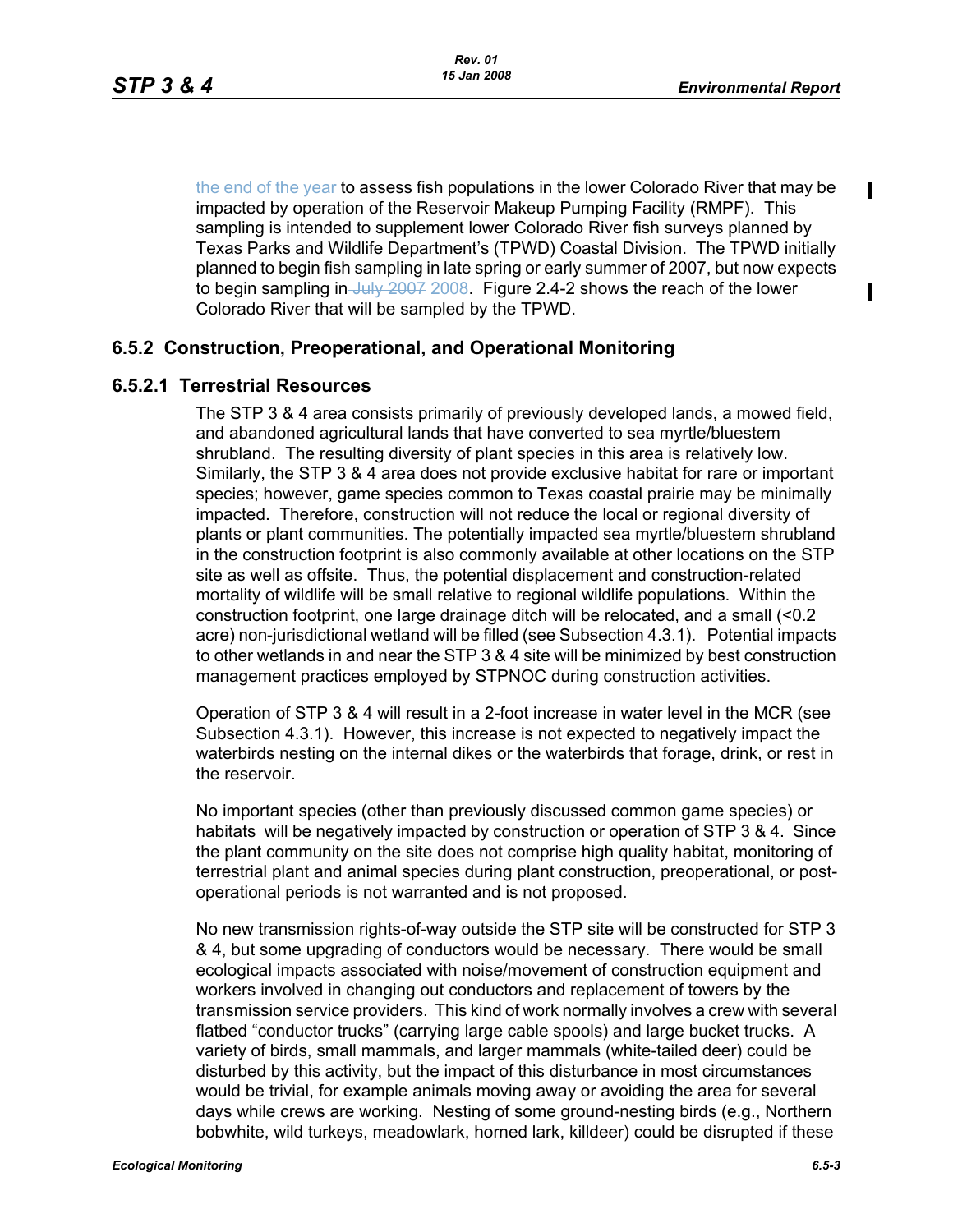species are present and if the work is carried out during spring/early summer nesting period. If work were carried out in non-nesting periods, impacts to ground-nesting birds could be avoided. Considering the relatively small amount of ground activity necessary for construction activities and the availability of alternative ground-nesting land, the impact is expected to be SMALL. Given the low level of anticipated impacts, monitoring is not warranted or proposed.

#### **6.5.2.2 Aquatic Resources**

As discussed in Subsection 4.3.2, construction of STP 3 & 4 will require filling a small, non-jurisdictional wetland and could impact several other small drainages in the construction area. It is possible that some disturbed soil from construction sites could be deposited as sediment in onsite wetlands, ditches, sloughs, and impoundments with storm water runoff. However, best construction management practices would reduce the amount of erosion and sedimentation associated with construction, and would limit impacts to aquatic communities in down-gradient water bodies. A Storm Water Pollution Prevention Plan that specifies methods for control of erosion and sedimentation will be in place before construction in accordance with Texas Commission of Environmental Quality guidelines (Reference 6.5-2). Given that no rare or unique aquatic species have been identified in the construction zone and any adverse impacts from construction will be small, localized, and temporary, STPNOC concludes that no monitoring of aquatic communities in the construction area is warranted.

Impacts of the STP 1 & 2 RMPF on aquatic communities were evaluated in the 1970s and 1980s (see Subsection 5.3.1), addressing NRC concerns about potential impingement and entrainment impacts during both wet (high-river flow) and dry (lowriver flow) periods. These studies encompass the range of Colorado River flow and salinity conditions. Because the historical studies cover the range of flow and salinity conditions experienced at the STP site and address impacts to both wet-year fish assemblages (more freshwater species) and dry-year fish assemblages (more marine/estuarine species), STPNOC believes no additional studies of impingement and entrainment are necessary. Impacts from STP 3 & 4 may be conservatively extrapolated from existing studies, adjusting for the additional volume of water pumped from the Colorado River to the MCR. Because the impacts of the STP RMPF have been assessed under a range of operating conditions and long-term monitoring of Matagorda Bay fish and shellfish populations suggests that STP 1 & 2 have had little or no impact on these populations (see Subsections 2.4.2 and 5.3.1), STPNOC has concluded that no additional aquatic monitoring is warranted.

As discussed in Subsections 5.3.1 and 5.3.2, no protected aquatic species should be affected by operation of STP 3 & 4. Some commercially and recreationally important finfish and shellfish (e.g., brown shrimp, blue crab, striped mullet, red drum) may be impinged or entrained at the RMPF during periods of low Colorado River stream flow. However, impacts are expected to be minimized because STPNOC diverts river water for MCR makeup during high-flow periods when these species are not present. Impingement and entrainment losses would be SMALL in any case, and would not